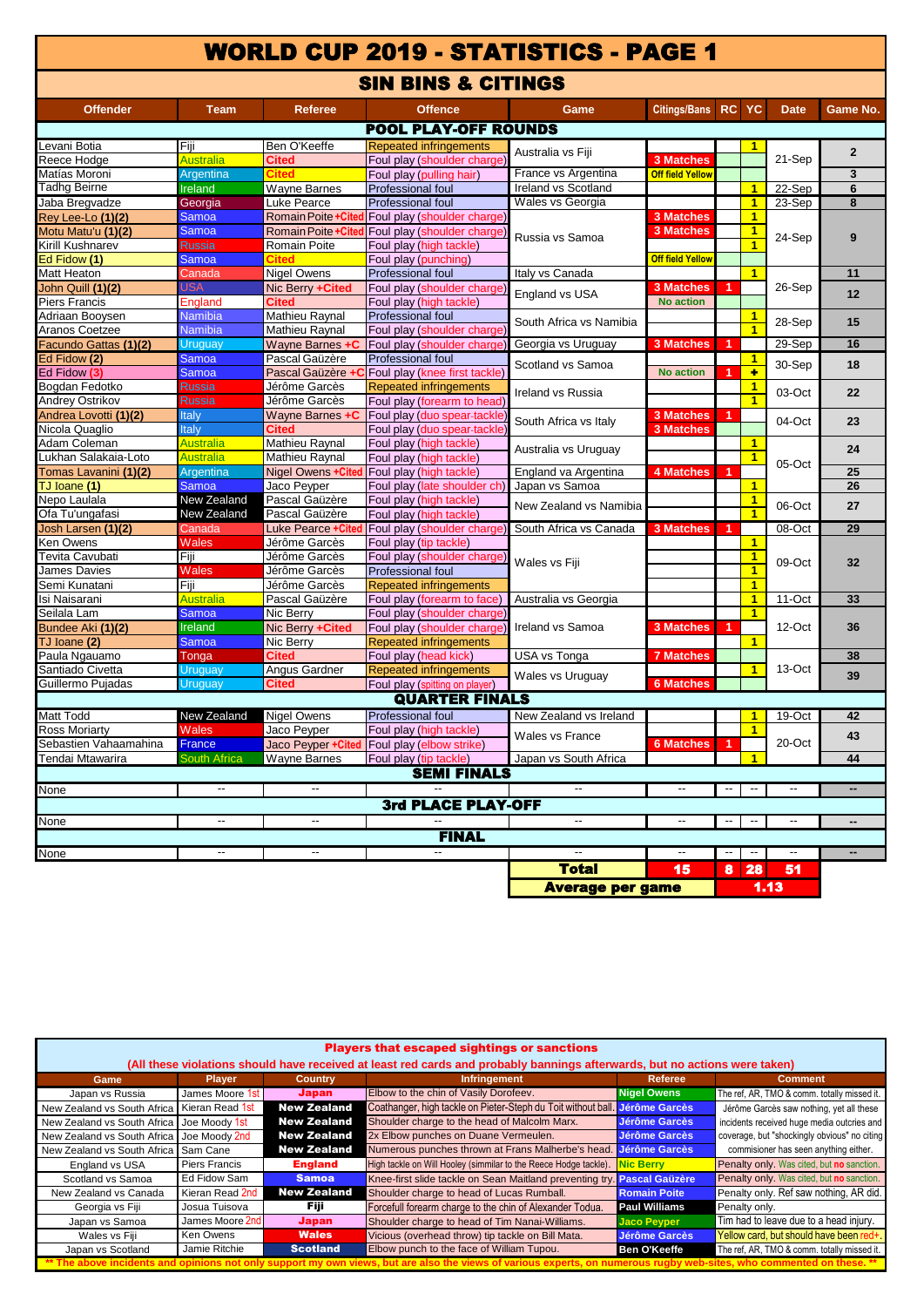## WORLD CUP 2019 - STATISTICS - PAGE 2

#### SUMMARY - TEAM & REFEREE PERFORMANCES

| <b>Teams - Citations &amp; Sin Binnings</b> |                      |            | <b>Referee Performance</b> | <b>Referees &amp; Citations - Sin Binnings + Ratings</b> |                                                                   |                                                                                                                 |                      |                |                          |                        |            |
|---------------------------------------------|----------------------|------------|----------------------------|----------------------------------------------------------|-------------------------------------------------------------------|-----------------------------------------------------------------------------------------------------------------|----------------------|----------------|--------------------------|------------------------|------------|
| <b>Team (+ World Ranking)</b> Citings       |                      | <b>Red</b> | Yel                        | <b>Total</b>                                             | <b>Game Number - #Errors*</b>                                     | Referee                                                                                                         | <b>Country</b>       | <b>RC</b>      | <b>YC</b>                | <b>Total</b>           | Rating ★/5 |
| Samoa $(15)$                                | 3                    |            | 6                          | 10                                                       |                                                                   | <b>Citations</b>                                                                                                | <b>RWC Officials</b> | 13             | $\overline{2}$           | 15                     |            |
| Uruguay $(18)$                              | $\overline{2}$       | и          |                            | 4                                                        | 1.23.2.25.3.24                                                    | <b>Romain Poite</b>                                                                                             | <b>France</b>        | $\bf{0}$       | 3                        | 3                      | $\star$    |
| <b>Australia (6)</b>                        |                      | $\bf{0}$   | 3                          | 4                                                        | 1 21 2 24 3 21 4 25 5 22 6 19                                     | <b>Jérôme Garcès</b>                                                                                            | <b>France</b>        | $\bf{0}$       | 6                        | 6                      | $\star$    |
| Argentina $(10)$                            | $\overline{2}$       |            | $\Omega$                   | 3                                                        | 1.15.2.21.3.24.                                                   | <b>Angus Gardner</b>                                                                                            | <b>Australia</b>     | $\bf{0}$       |                          |                        | $\star$    |
| Italy $(12)$                                | $\overline{2}$       |            | $\bf{0}$                   | 3                                                        | 1 20 2-19 3-18 4-19                                               | <b>Nic Berry</b>                                                                                                | <b>Australia</b>     | $\overline{2}$ | $\overline{2}$           | 4                      | $\star$    |
| <b>Canada</b> $(22)$                        | 1                    |            |                            | 3                                                        | 1, 21, 2, 16.                                                     | <b>Mathieu Raynal</b>                                                                                           | <b>France</b>        | $\bf{0}$       |                          | $\boldsymbol{\Lambda}$ | $\star$    |
| <b>Ireland</b> $(5)$                        |                      |            |                            | 3                                                        | 1 10 2 19 3 20 4 17                                               | <b>Pascal Gaüzère</b>                                                                                           | <b>France</b>        | 1              |                          | 5                      | $+ +$      |
| Fiji $(11)$                                 | $\bf{0}$             | $\bf{0}$   | 3                          | 3                                                        | 1 17 2 15 3 15                                                    | Paul Williams *                                                                                                 | <b>New Zealand</b>   | $\bf{0}$       | $\bf{0}$                 | $\bf{0}$               | **         |
| <b>New Zealand <math>(2)</math></b>         | $\bf{0}$             | $\bf{0}$   | 3                          | 3                                                        | 1 09 2 18 3 19                                                    | <b>Ben O'Keeffe</b>                                                                                             | <b>New Zealand</b>   | $\mathbf{0}$   |                          |                        | **         |
| <b>Russia</b> $(20)$                        | $\bf{0}$             | $\bf{0}$   | 3                          | 3                                                        | 1, 12, 2, 11.                                                     | Luke Pearce *                                                                                                   | <b>England</b>       | 1.             |                          | $\overline{2}$         | ***        |
| <b>Wales</b> $(4)$                          | $\bf{0}$             | $\bf{0}$   | 3                          | 3                                                        | 1-12, 2-11, 3-12, 4-09, 5-11, 6-12                                | <b>Wayne Barnes</b>                                                                                             | <b>England</b>       | $\overline{2}$ | $\overline{2}$           | 4                      | $***$      |
| France (7)                                  |                      |            | $\bf{0}$                   | $\overline{2}$                                           | 1.12, 2.11, 3.10.                                                 | Jaco Pevper*                                                                                                    | <b>South Africa</b>  | 1              | $\overline{2}$           | 3                      | ***        |
| <b>USA</b> $(17)$                           |                      |            | $\bf{0}$                   | $\overline{2}$                                           | 1-05, 2-05, 3-04, 4-06, 5-05, 6-06,                               | <b>Nigel Owens</b>                                                                                              | <b>Wales</b>         |                | $\overline{2}$           | 3                      | ****       |
| <b>Namibia</b> $(23)$                       | $\bf{0}$             | $\bf{0}$   | $\overline{2}$             | $\overline{2}$                                           | *An "objective" number                                            | 21<br>*These 3 refs each missed a game due to cancellations.                                                    |                      |                | 30                       | 51                     | Total      |
| Tonga $(13)$                                | $\blacktriangleleft$ | $\bf{0}$   | $\bf{0}$                   |                                                          | allocation for errors I observe                                   | And (drumroll)                                                                                                  |                      |                | $#Errors = Star Ratings$ |                        |            |
| Georgia (14)                                | $\bf{0}$             | $\bf{0}$   |                            |                                                          | throughout each game. Not                                         | "The Best Ref for Rugby World Cup 2019"                                                                         | $25 +$               | $\frac{1}{2}$  |                          |                        |            |
| <b>South Africa (1)</b>                     | $\bf{0}$             | $\bf{0}$   | z                          |                                                          | only for missed calls, but also<br>for improvised calls. The refs | <b>Mr. Nigel Owens.</b>                                                                                         |                      | $19 - 24$      | $\star$                  |                        |            |
| England $(3)$                               | $\Omega$             | $\bf{0}$   | $\Omega$                   | $\bf{0}$                                                 | are supposed to blow only for                                     | (Second Rugby World Cup competition in a row)                                                                   |                      | $13 - 18$      | $+ +$                    |                        |            |
| Japan $(8)$                                 | $\bf{0}$             | $\bf{0}$   | $\bf{0}$                   | $\bf{0}$                                                 | what they see, but sometimes                                      |                                                                                                                 | $7 - 12$             | ***            |                          |                        |            |
| <b>Scotland (9)</b>                         | $\Omega$             | $\bf{0}$   | $\bf{0}$                   | $\bf{0}$                                                 | they guess and blow for things                                    | There's perhaps only one piece of critisism against him.<br>At 48 years of age, he's perhaps not as fast around |                      |                |                          | $3-6$                  | ****       |
| <b>Total</b>                                | 15                   | 8          | 28                         | 51                                                       | that simply did not happen.                                       | the field anymore as he used to be.                                                                             |                      |                |                          | $1 - 2$                | *****      |
|                                             |                      |            |                            |                                                          |                                                                   |                                                                                                                 |                      |                |                          |                        |            |

# MEDIA SNIPPETS - Rugby World Cup 2019 - Part 1

*"Ref low five with Fiji player stokes criticism" - SuperSport.com, 23 September 2019* **A congratulatory "low five" shared between referee Ben O'Keeffe and a Fiji player, during the Pacific islanders' World Cup opener** 

**against the Wallabies, has been criticised by media and invited further scrutiny on officiating at the tournament.**  After Fiji scored a try to move to a 21-12 lead, in the second half of the match at Sapporo, New Zealander O'Keeffe extended his right hand as Fiji fullback Kini Murimurivalu jogged toward him. Murimurivalu then slapped O'Keeffe's hand as he jogged past.

**My comment to this**: In the past I experienced disbelief when certain refs grinned ear-to-ear when their "apparent favourite team" scored. (Once Rasta seemed to make a "fist pump".) Australian broadcaster, Fox Sports, described the "low five" as: **"Regardless of his intentions or the motivations behind the gesture, it just shouldn't happen. It's a cardinal sin. There's simply no place, in top professional sport, for a referee to engage in any sort of celebratory actions with a player."**

## *"World Rugby admits they have refereeing problems" - Rugby365.com, 24 September 2019*

**World Rugby criticised refereeing standards at the World Cup on Tuesday after a number of controversies in the tournament's opening days.** The governing body said there had been "initial challenges" with the use of technology and communications between match officials at the tournament in Japan. "Following the usual review of matches, the match officials team recognise that performances over the opening weekend of Rugby World Cup 2019 were not consistently of the standards set by World Rugby and themselves," a statement said.

**"But World Rugby is confident of the highest standards of officiating moving forward."** Several incidents have been missed by officials - and shared widely on social media - since the tournament kicked off on Friday. During the opening game, **James Moore from Japan, struck the Russian halfback, Vasily Dorofeev,**  with an elbow to the chin. It was totally missed by all the officials, including the citing commissioner. Louis Picamoles appeared clearly offside when he made **a crucial interception in France's narrow 23-21 win over Argentina**, whose coach later slammed the officiating. **Reece Hodge's apparent high shot on Fiji's Peceli Yato went unpunished at the time.** The Australia wing was later cited (but only after a major media outcry) and he will face a disciplinary hearing on Wednesday. **Footage of All Blacks captain Kieran Read's head-high, off-the-ball tackle on South Africa's Pieter-Steph du Toit, and two head-high shoulder** 

**charges by prop Joe Moody, that went totally unnoticed by officials, has also drawn much comment online.**  "Elite match officials are required to make decisions in complex, high-pressure situations and there have been initial challenges with the use of technology and team communication, which have impacted decision-making," World Rugby said. **"These are already being addressed by the team of 23 match officials to enhance consistency. Given this proactive approach, a strong team ethic and a superb support structure, World Rugby has every confidence in the team."**

**My comment to this**: Somehow I don't have much trust in their statement which says: **"World Rugby has every confidence in the team."**  Only a few hours after they admitted the inconsistencies, the incompetent & hopelessly flawed Romain Poite showed just how useless he really is, in Tuesday's match between Russia & Samoa. **Mr. Poite left me totally breathless.** 

Remember, he was called: "The worst ref of RWC 2015". This is what the media said about him in 2015. **"It has become obviously clear to any**  level-minded observer that French referee Romain Poite does not belong on the international stage. Clueless is the most descriptive word.

# *"Poite blunders make mockery of RWC statement" - Rugby365.com, 24 September 2019*

**French Romain Poite made a mockery of a statement that the "highest standards of officiating" will be maintained.**  Refereeing standards at the World Cup were put under the microscope after World Rugby admitted that the inconsistencies of their match officials, across the opening weekend of the tournament, were "unacceptable". Just hours after the World Rugby statement, Poite's performance, in the encounter between Samoa and Russia, raised serious questions about the controlling body's ability to get the message through. For example: **"Two shoulder tackles to the head of Russian skipper Vasily** 

**Artemyev resulted in yellow cards for Samoa's Rey Lee-Lo and Motu Matu'u. But, on television replays it shows that both incidents merited red cards."**

**My comment to this**: Rugby World Cup only got what they deserve. **Why did they, once again, invite Mr. Poite to another World Cup? BUT HEY, DON'T SHOOT ME THOUGH - I'M ONLY THE MESSENGER IN THIS SAD UNFOLDING DRAMA.** 

## I monitor 10 different rugby web-sites daily and I can tell you this: There's a world wide outcry against the pethetic refereeing standards at this World

Cup. The sad part of it all, is the fact that only 9 of the 48 games have been completed, at the time I wrote this. **How or where is this going to end up?**

## *["Expe](https://www.planetrugby.com/team-of-the-week-rugby-world-cup-round-one/)rt Witnesses - Team of Week 1" - PlanetRugby.com, 26 September 2019*

It has been a tough week to choose from and a few players have perhaps missed out - notably the outstanding Richie Mo'unga, Conor Murray, Kirill Gotovtsev and Jack Conan. It's great to see a number of Tier Two players featuring purely on merit. Here's the official team.

**Team of the Week**: **15** Beauden Barrett (**NZ**), **14** Kotaro Matsushima (**Jap**), **13** Manu Tuilagi (**Eng**), **12** Chris Farrell (**Ire**), **11 Cheslin Kolbe (RSA)**, 10 Felipe Berchesi (Uru), 9 Antoine Dupont (Fr), 8 Manuel Diana (Uru), 7 Peceli Yato (Fij), 6 Ardie Savea (NZ), 5 James Ryan (Ire), 4 Scott Barrett (NZ), **3** Tadhg Furlong (**Ire**), **2** Rory Best (**Ire**), **1** Joe Moody (**NZ**).

**Age Cheslin Kolbe got credit for his superb effort, but possible and the Steph dum**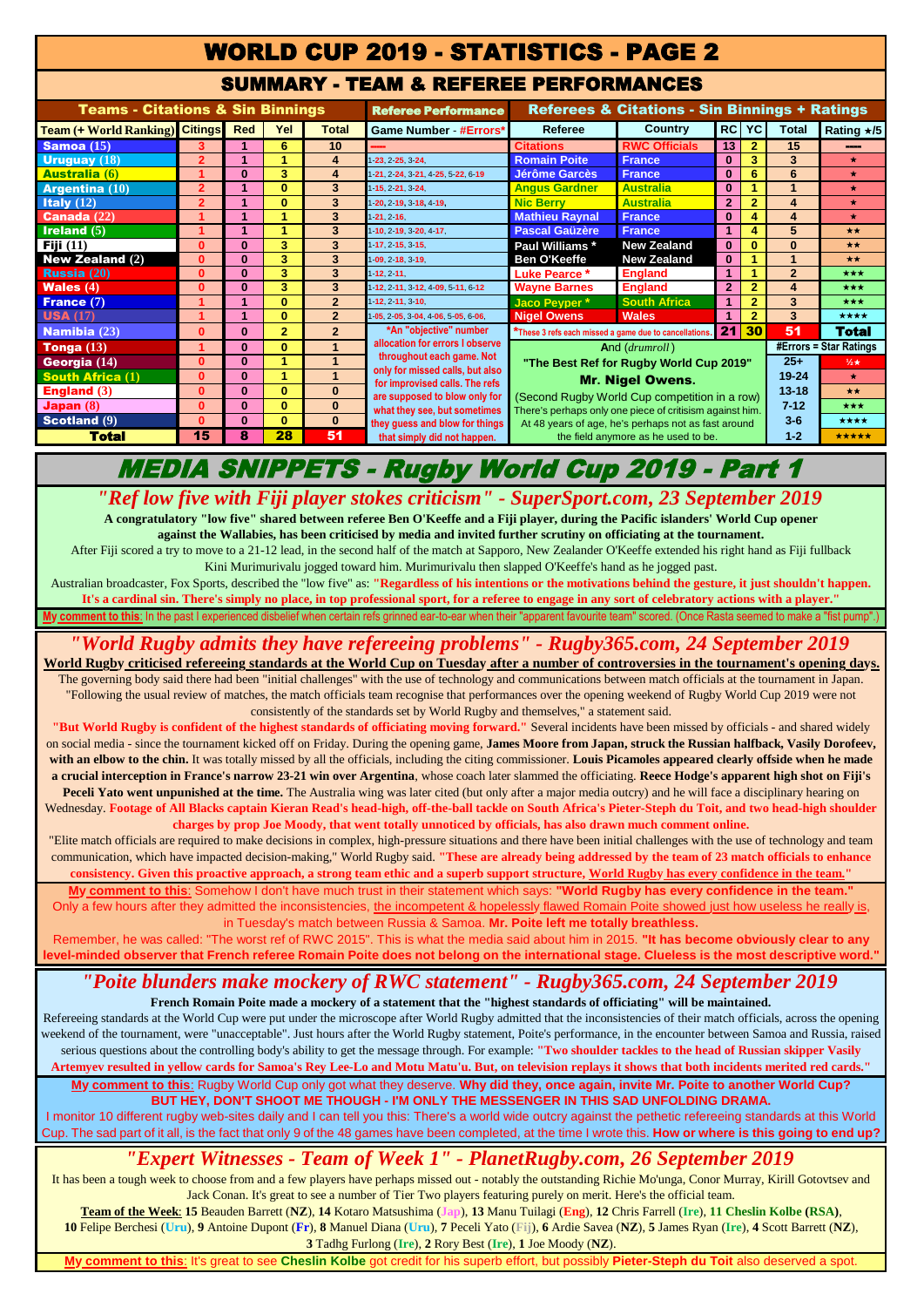# MEDIA SNIPPETS - Rugby World Cup 2019 - Part 2

## *"Japan 'recreate' the Miracle of Brighton" - RugbyPass.com, 28 September 2019*

Japan shocked the globe for the second time in four years by stunning Ireland 19-12 to light a bomb under Pool A and a fire under their home World Cup. The Brave Blossoms tore through Ireland time and time again in Shizuoka, triumphing through superior tenacity and supreme intensity.

The world's 10th-ranked team beat the second-best outfit, who entered this tournament ranked number one in the standings. Wing Kenki Fukuoka ran in the try that sealed Japan's famous victory, **immediately invoking memories of their breathless 34-32 win over South Africa in Brighton in 2015.** 

If Japan could repeat this level of performance however, it could be the Brave Blossoms who top the pool, with the hosts having already bested Russia 30-10. That would leave Ireland and Scotland scrapping it out for second place, and a possible quarter-final against back-to-back world champions New Zealand.

**reforment to this**: At least, South Africa isn't the only First Tier team any more who have the dissatisfying record of losing to Japan. We now share the shame with Ireland, who has joined the club. What a brilliant game by Japan's Brave Blossoms. They may still surprise some other teams as well

#### *"Time for World Rugby to make an example of a big name referee?" - RugbyPass.com, 29 September 2019*

It now seems strange to recall rugby union without yellow and red cards, but until the late 1990's the referee was armed solely with a whistle and, in extremes, the option to send off a serious offender. But as World Rugby struggles to get its Japan 19 match officials to follow the pre-World Cup tackle directives, it seems apposite to question if referees view the red card in the same matter-of-fact way. However, **even with the assistance of the touch judges and a TMO armed with multiple camera angles and slo-mo devices, time and again the first dozen World Cup matches have seen errors made.** 

Based on the most recent round of games, **the "mea culpa" World Rugby issued a week into the tournament in respect of its officials' performance level has not had the desired effect. Might more drastic action - for instance the de-selection of an established big-name official - therefore drive the required change?** My comment to this: Yes, please. For too long these guys determined the outcome of far too many games. It is high time they feel how the other side of the "stick" feels

#### *"Piers Francis cleared to play" - PlanetRugby.com, 29 September 2019*

England centre Piers Francis has been cleared to play following his citing for a dangerous tackle in his side's win over the USA in Kobe on Thursday. Francis was cited for a hit on USA full-back Will Hooley but the offence was not reviewed by the referee Nic Berry.

"**The player admitted that he had committed an act of foul play,** that it was a high tackle which made contact with the head of the opposition ball carrier, and he also accepted that a high degree of danger was present." But a judiciary panel determined that the act ought to have resulted in a yellow card on-field. Since the threshold for upholding a citing is a "red card", the Committee did not uphold the citing and the player is free to play again immediately.

**Primetion the Standard Standards. Why? So far 4 players from Japan, New Zealand & England escaped definite sanctions. The host nations' The host nations' The host James Moore**, for an elbow charge to the chin of Russia's Vasily Dorofeev. New Zealand's **Kieran Read**, for his "coathanger" high tackle on Pieter-Steph du Toit while Peter-Steph did not even have the ball. New Zealand's **Joe Moody**, for a shoulder charge on Malcolm Marx and 2x elbow punches on Duane Vermeulen. And now England's **Piers Francis**, who's high tackle on USA's Will Hooley was in excactly the same category as that of Reece Hodge's high tackle on Fiji's Peceli Yato.

The only difference is that Piers Francis at least was cited while the other three offenders totally escaped that. It is completely impossible for citing commissioners or for **RWC officials to claim they accidentally missed it as these incidents of foul play were repeatedly shown and discussed in the world wide media.**

## *"Georgia gets apology for Russian music gaffe" - Rugby365.com, 30 September 2019*

World Rugby organisers have apologised to Georgia after head coach Milton Haig slammed them for playing a Russian song after his side's 33-7 victory over Uruguay. "We want to make it clear that Russia is not Georgia," the New Zealander fumed after Sunday's Pool D game in Kumagaya.

"They were playing a Russian song, sung by a Georgian singer - but it's a Russian song." The gaffe was particularly embarrassing given the tense relations between the two countries. "Georgia has a different language, different culture, different everything," added Haig.

**My comment to this**: At least it wasn't their national anthem that got messed up, like the time in 2009 when the **"Rastaman"** stuffed up ours, before a test in France.

#### *"Wallaby's bizarre threat after loss to Wales" - Rugby365.com, 30 September 2019*

Hard-hitting Wallabies centre Samu Kerevi has threatened to switch to Rugby league after being penalised (by Mr. Romain Poite) for a stray elbow in Australia's 25-29 World Cup defeat by Wales. **Wales were awarded a penalty after Kerevi caught flyhalf Rhys Patchell with a forearm under the chin** as he drove forward during the first half of Sunday's blockbuster Group D clash in Tokyo. The decision proved pivotal as it halted Australia's momentum and led to Wales reeling off 10 unanswered points - **it also left Wallabies coach Michael Cheika seething** and prompted Kerevi to float the idea of switching codes.

**My comment to this**: They're rightly upset about this farcical penalty, **but remember when Bismarck du Plessis got a red card, by** the same **Mr. Poite,** against New Zealand, for legally bumping off Dan Carter with an elbow to his **breast**. The red card was later erased as a judicial hearing found: **"The descision by Mr. Poite was wrong, as Bismarck was within the laws of the game."** The difference is, Bismarck coudn't play for 40 minutes.

#### *["Expe](https://www.planetrugby.com/team-of-the-week-rugby-world-cup-round-two/)rt Witnesses - Team of Week 2" - PlanetRugby.com, 30 September 2019*

With the dust having settled on the second round of the Rugby World Cup, we have gone through the action and picked the standout players. Scotland made a late push for inclusions and have two players named but it is Japan, Wales and England that's dominating our line-up this week.

**Team of the Week**: **15** Stuart Hogg (**Scot**), **14** Sean Maitland (**Scot**), **13** Jonathan Davies (**Wal**), **12** Samu Kerevi (**Aus**), **11** Joe Cokanasiga (**Eng**), **10** George Ford (**Eng**), **9** Gareth Davies (**Wal**), **8** Kazuki Himeno (**Jap**), **7** Jake Polledri (**It**), **6** Michael Leitch (**Jap**), **5 Lood de Jager** (**RSA**),

**4** Alun Wyn Jones (**Wal**), **3** Levan Chilachava (**Geo**), **2** Shota Horie (**Jap**), **1** Keita Inagaki (**Jap**).

Congratulations to **Lood de Jager**. His **tireless man-of-the-match performance** certainly paved his way right into this list.

## *"A special atmosphere - a RWC like no other" - RugbyWorldCup.com, 1 October 2019*

Ten days and 18 games into the tournament, it is safe to say that **the first Rugby World Cup to be staged in Asia has already been a big success,** and we are not even halfway through the Pool stage. The host nation's stunning victory over Ireland has raised interest by several more notches, **not only around Japan but globally.**  The on-field action is only part of the story, though. The success of the opening two weeks can be measured off the pitch as well as on it, away from the stadiums as well as inside them. More than 630,000 spectators have watched the 18 matches to date, as far apart as the Sapporo Dome - closer to Vladivostok, in Russia, than Tokyo - and hot and humid Fukuoka, even further away from Japan's capital on the island of Kyushu.

In all 12 stadiums at RWC 2019 two things have been consistent: the warmth of the welcome and the appreciation by travelling fans for the show being put on in Japan. **So, Japan has literally been opening its arms to the rugby world.**

My comment to this: There is more to the tournament than winning. It's about being able to experience & enjoy a culture, a language & a way of life

## *"Ireland incorrectly penalised against Japan" - SARugbyMag.co.za, 1 October 2019*

Ireland coach Joe Schmidt says World Rugby has confirmed that there were three incorrect offsides calls in their shock loss to Japan. The game was refereed by **Angus Gardner**, who was assisted by **Jérôme Garcès** and **Matthew Carley**.

After submitting his referee review to World Rugby, in the aftermath of that result, Schmidt was told, in the feedback from the governing body, that his side was incorrectly penalised on three occassions.

Schmidt was quoted saying: "It's pretty hard to keep getting off the line and on to the front foot when you are getting those calls. Two of them were from an assitant referee who is going to be refereeing us on Thursday **[Jérôme Garcès]**, so we know we're going to have to be on our best behaviour."

**My comment to this**: **No surprise there.** That's what you get when "three blind mice" is in control of activities. It is exactly the reason why I ticked off 21 errors against Mr. Angus Gardner, for that game. Take note, the three penalty errors Joe Schmidt refers to are not the only errors that was made. Remember the rules stated in the above tab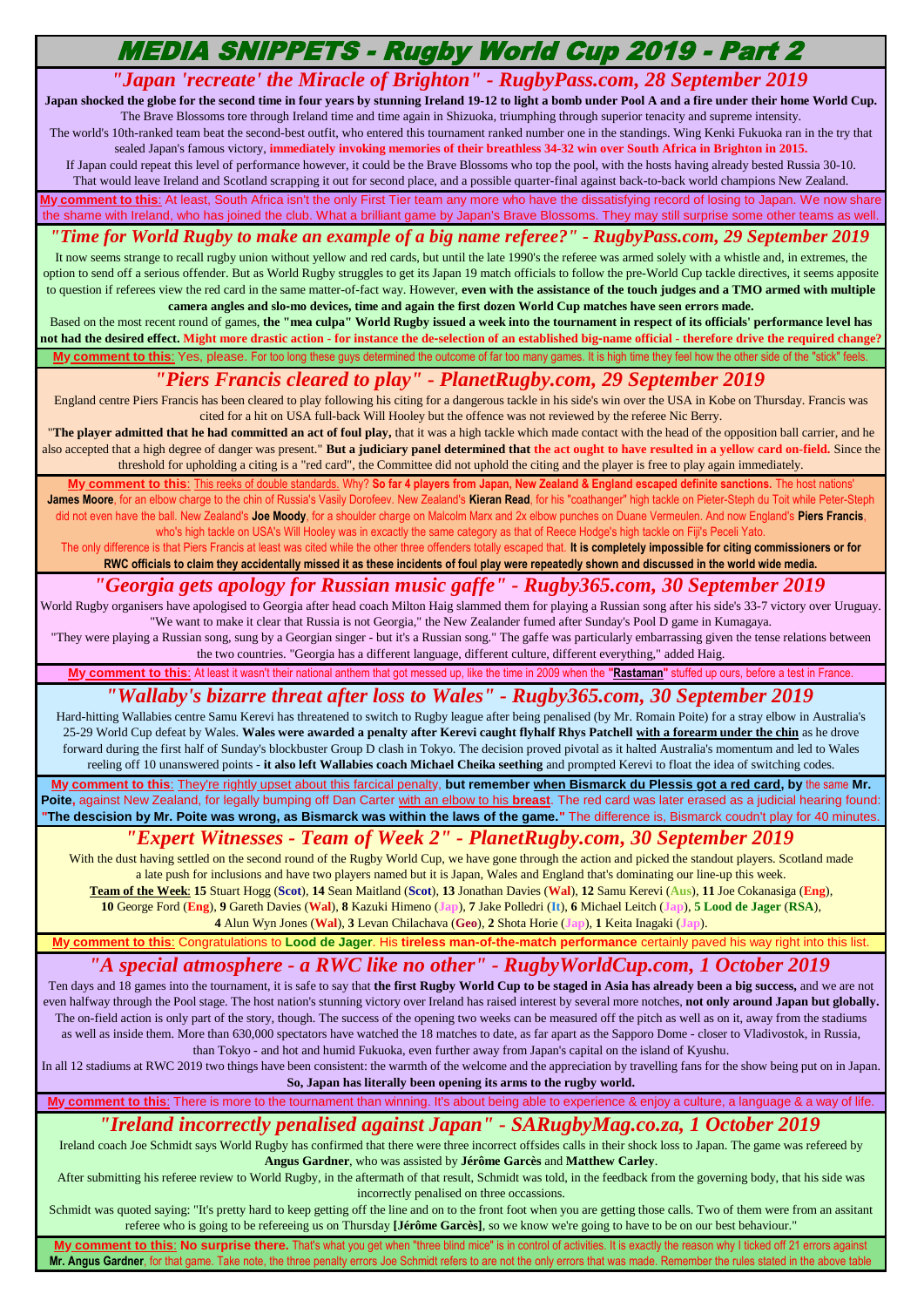"Referee Performance". That is why I allocate the number of errors made: "Not only for missed calls, but also for improvised calls. The refs are supposed to blow only for what they see, but sometimes they guess and blow for things that simply did not happen." Guesswork is dangerous for referees; in fact, guessing and getting it wrong is worse than "missing" an infringement. In summary, all I can say to Joe Schmidt for their next game, when Jérôme Garcès takes the whistle is: **"Good luck to you and your team, because you are going to need it!"**

#### *"All Blacks star gets away with another ugly hit" - AdelaideNow.com.au, 4 October 2019*

**1. RSA vs NZ:** All Blacks skipper, **Kieran Read**, can count himself lucky to escape further sanction for **a high and off-the ball foul on Pieter-Steph du Toit,**  during the Rugby World Cup opener, between the All Blacks and the Springboks. The All Black skipper wasn't cited or punished for the incident.

**2. NZ vs Canada:** Once again World Rugby has failed to take any disciplinary action against the All Blacks skipper, **Kieran Read**, in what can be described as: **a cheap, try-stopping, reckless, off-the-ball, no-arms, shoulder tackle to the head of the Canadian flanker, Lucas Rumball.** Read was penalised, but the match official (*who else but Mr. Romain Poite* ) took no further action and neither has the citing commissioner lifted a finger. All Blacks coach, Steve Hansen, confirmed he had seen the video, but he said that: "The game needs to have faith in the disciplinary programmes and rugby's established protocols surrounding illegal play."

**BUT,** as one critic puts it: **"Calm down everyone, no one is going to cite the Canadian for head butting the All Black captain's shoulder."** When you know your team gets away with "murder", time-and-time again, why would you be worried at all.

*"Is there anything All Blacks can do to get punished?" - WalesOnline.co.uk, 4 October 2019*

**"They could throw a brick at the referee and he would thank them."** Among the amazing stats churned out by the All Blacks during their reign over the global game is having just four players sent off in their 116-year history. And two of those have come in the last couple of seasons with lock Scott Barrett red-carded in their Bledisloe Cup defeat to Australia this summer alongside Sonny Bill Williams' dismissal in the second Test of the 2017 Lions tour.

Iy comment to this: No need to carry-on "ad infinitum". The facts have been stated, the evidence submitted, and the case is made. GUILTY! Critics cite the back-to-back world champions playing under a cloak of invisibility meaning **they are treated more leniently than others by referees and citing commissioners.** They had 36 hours to take action against **Kieran Read**, but that time has since elapsed meaning Read can continue to play in their outstanding games.

## *"Springboks give update on Cheslin Kolbe" - Rugby365.com, 05 October 2019*

South Africa reported no major injury concerns following their decisive 49-3 Pool B victory over Italy at the Shizuoka Stadium ECOPA on Friday. Only wing Cheslin Kolbe is not absolutely certain to be available for selection for the final pool match against Canada on Tuesday.

Kolbe twisted his left ankle in the final minutes of the match and was withdrawn as a precaution.

**The player was x-rayed following the match - which proved to be clear - and was walking normally on Saturday.** Great news. We will surely need him, especially when we move into the Quarter Finals and hopefully beyond

# MEDIA SNIPPETS - Rugby World Cup 2019 - Part 3

# *"Nigel Owens receives staunch defence of red card incident" - WalesOnline.co.uk, 06 October 2019*

Nigel Owens has been told his decision to brandished a red card to Argentina's Tomas Lavanini for a high tackle on Owen Farrell was a textbook example of how a team of referees should be working together at the World Cup. England World Cup winning coach Sir Clive Woodward criticised Owens on ITV for missing the incident in the first place. But South African referee **Jonathan Kaplan**, formerly one of the world's greatest officials himself, **offered a better insight as to exactly why he feels Owens' handling of the game was excellent.** 

Kaplan explained how it can be hard to see how dangerous an incident is in real time. Rugby is played at such a breakneck speed these days, a referee is dependant at times upon his touch judges and the TMO. Kaplan went into detail about how Owens came to the correct decision, pointing out the red card was "the perfect example of how the rapport between a referee and TMO should work". Owens had to assess whether there was any mitigation, did Farrell duck or slip, for example, but that did not happen. That meant a red card.

Kaplan said: "I liked the way Owens discussed what he was seeing with Jonker. The language used was crisp and precise, as were the words Owens used when selling his decision to the Argentina players and the watching public. Owens had a strong performance." Kaplan dismissed talk on social media, and from pundits. **Nigel Owens and England's Wayne Barnes, according to Kaplan, are amongst the leading referees at the tournament.**

**My comment to this**: I rest my case with what I said in last weekends e-mail. It's a real pleasure to watch a game when Nigel Owens officiates.

#### *["Exp](https://www.planetrugby.com/team-of-the-week-rugby-world-cup-round-three/)ert Witnesses - Team of Week 3" - PlanetRugby.com, 07 October 2019*

The dust settled on the 3rd round. Following dominant performances, New Zealand, South Africa and England are all well-represented with three players apiece. **Team of the Week**: 15 Elliot Daly (**Eng**), **14 Cheslin Kolbe** (**RSA**), 13 Tevita Kuridrani (**Aus**), 12 Sonny Bill Williams (**NZ**), 11 Semi Radradra (**Fij**), 10 George Ford (**Eng**), **9 Faf de Klerk** (**RSA**), 8 Kazuki Himeno (**Jap**), 7 Sam Underhill (**Eng**), 6 Charles Ollivon (**Fra**), **5 Lood de Jager** (**RSA**), 4 Scott Barrett (**NZ**), 3 Angus Ta'avao (**NZ**), 2 Camille Chat (**Fra**), 1 Siegfried Fisi'ihoi (**Tong**).

who would have thought that? Three Boks in the team: **Cheslin Kolbe, Faf de Klerk & Lood de Jager**. Well done guy

#### *"Kolbe magic defies laws of physics" - SARugbyMag.co.za, 07 October 2019*

**Cheslin Kolbe has received due praise for his attacking X factor, but it's his defence and aerial skills that have elevated the wing to new heights.** In South Africa's opening RWC clash with the All Blacks, the diminutive Kolbe stood head and shoulders above any other Springbok. Two weeks later, he turned the magic on once again, scoring two tries against Italy. In the aftermath of that performance, praise and plaudits poured in from around the rugby globe. Bok coach Rassie Erasmus enthused: "Cheslin must be among the best players in the world." Nick Mallett added to the chorus of praise: "He is really the heartbeat of this Springbok side."

**Comment to this:** Yes, he truly deserves the nick name of "Pocket Rocket". He's got a full "box-of-tricks" in his "pocket" and on the run he is a blazing "rocket"

#### *"Cobus Reinach clocks fastest ever RWC hat-trick" - RugbyPass.com, 08 October 2019*

Cobus Reinach helped himself to a hat-trick in the opening 21 minutes of the Pool B match between South Africa and Canada. Reinach's hat-trick was the earliest ever in Rugby World Cup history, beating the previous earliest by Australia's Chris Latham who bagged a hat-trick in 25 minutes against Namibia in 2003. Reniach claimed his first after nine minutes as he gathered his own kick to cross and grabbed another following more powerful running by RG Snyman. He then sprinted half the length of the field to claim his third. South Africa must now wait until Sunday to see which side from Pool A - Japan, Ireland or Scotland - they face next.

to this: Kudos, Cobus was absolutely sublime. During the first half South Africa knocked the "oomph" right out of the poor Canuc

### *"Refs let All Blacks cheat" - Rugby365.com, 09 October 2019*

New Zealand have been labeled as **'cynical cheats'** while their captain **Kieran Read** enjoys **'diplomatic immunity'** at this year's World Cup. According to former Ireland No.8, Neil Francis, who has played 36 tests for Ireland between 1987 and 1996, the All Blacks **"cheat with impunity and such breathtaking cynicism while referees allow them do it"**.

In writing about the All Blacks' 63-0 win over Canada, Francis, said: "At one point New Zealand gave away 20 penalties, of which only one was actually awarded". Francis also claims that All Blacks skipper **Kieran Read** should have been sent off by referee **Romain Poite** while **Beauden Barrett** and **Sonny Bill Williams**  escaped yellow cards. There was a comic moment involving Sonny Bill Williams. The All Black centre jumped offside at the ruck, but put his hands in the air. This very act automatically absolves you from wrongdoing. The referee cannot penalise you if you are an All Black who jumps offside but puts his hands up. It is in the rule book - the offside law article 5 paragraph 3. (Of course Francis is being sarcastic.) **New Zealand are difficult enough to beat at the best of times, but**  because they cheat, and they cheat, and they cheat! they are even more difficult to overcome. They always get away with it, time-after-time, again-and-again! Some of us have been saying this for years, but then we get branded as "cry babies". However, slowly but surely the worlds eyes are opening as well.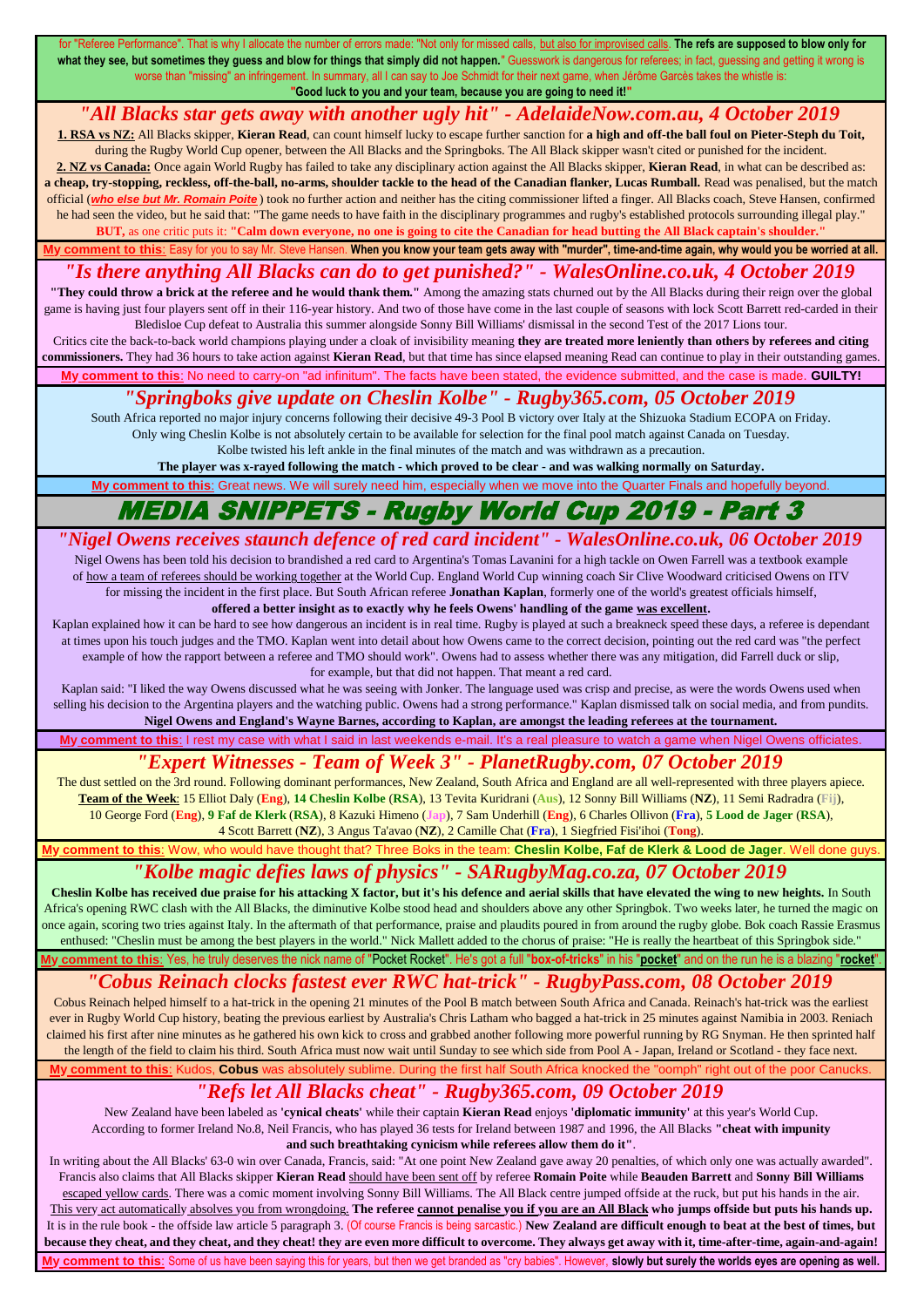#### *"Two RWC matches cancelled due to typhoon Hagibis" - PlanetRugby.com, 10 October 2019* World Rugby and the Japan Rugby 2019 Organising Committee have announced the cancellation of two RWC matches on safety grounds due to Typhoon Hagibis. Saturday's Pool C decider between **England and France** in Yokohama as well as the Pool B fixture between **New Zealand and Italy**

in the City of Toyota have been called off.

In a statement, World Rugby and the Japan Rugby 2019 Organising Committee said: "Based on the latest detailed information from the tournament's independent weather experts, Hagibis is predicted to be the biggest typhoon of the 2019 season and is highly likely to cause considerable disruption in the Tokyo, Yokohama and City of Toyota areas throughout Saturday, including likely public transport shutdown or disruption."

"The impacted teams have been informed and are understanding.

#### **For matches that do not go ahead as scheduled, it counts as a 0-0 draw, but two points will be awarded to each team in line with tournament rules.**" **y comment to this**: It's a pity for this to happen, but obviously they cannot control the weather. A correct call was made, being rather save than sorry

## *"If New Zealand needed points there would be no cancellation" - Rugby365.com, 10 October 2019*

Italy captain Sergio Parisse made no secret of his utter disappointment at the cancellation of their final Pool B match due to Typhoon Hagibis. Thursday's announcement ended Italy's slim hopes of reaching the last eight and it deprives Italy of a chance to play a match against one of the great teams. According to Parisse: **"If New Zealand needed four or five points against us it would not have been cancelled."** 

He added: "It's ridiculous that there is no Plan B, because it isn't news that typhoons hit Japan. When you organise a World Cup you should have a Plan B in place." Italy coach Conor O'Shea was left lamenting a "horrible" end to the Azzurri's World Cup campaign. "For the World Cup not to finish in front of the fans on the pitch, and in front of the fans watching on TV in Italy, it is a hard day for all of us and difficult to put into words," he said.

**My comment to this**: Yes indeed, it makes one wonders what would have happened if such a NZ scenario was present, as Sergio expressed here.

## *"Jérôme Garcès, that is Monty Python madness" - SARugbyMag.co.za, 10 October 2019*

English pundit Stuart Barnes has labelled **Jérôme Garcès'** decision to not award a red card, during Wednesday's Wales-Fiji match, as **the worst decision of the tournament**. (But again, the citing commisioner didn't do anything either.) The outcome of the game might have been different had the French referee ejected **Ken Owens** in the eighth minute, instead of only showing him a yellow card. TV footage shows that Owens was fortunate to escape further sanction after lifting **Viliame Mata** through the horizontal and throwing Mata over his head, then dropping the Fijian on his back.

**My comment to this**: I also thought that Mata would be seriously injured, but fortunately, he was lucky to fall in such a way that he wasn't injured. Barnes said: **"The throw is such an aggressive one that the guy is hurtled beyond 180 degrees and the only reason he is not given a red card is because he landed on his back and not his head. I'm sorry, that is Monty Python madness. Viliame Mata was thrown dangerously, without care, and landed by pure luck on his back and not his head. Had he landed on his head and been severely injured do you think the colour of card would remain the same?"**

#### *"Has the World Cup become a big disappointment" - SARugbyMag.co.za, 11 October 2019*

Up until typhoon Hagibis arrived Rugby World Cup 2019 was deemed to be a huge success, but since then it seems like World Rugby's decision to host the showpiece in Japan has backfired. There are things more important than rugby when such natural disasters occur and safety is paramount, but proper provisions weren't put in place. World Rugby insisted that 'robust contingency plans' were in the pipeline, but that doesn't appear to be the case. Needless to say, typhoons aren't your average localised flooding scenarios; these are huge storms which cover vast areas, and **ultimately World Rugby deserve a lot of the criticism they are receiving.**

Iy comment to this: I think it's been an awesome world Cup so far, however the cancellations did put a bit of a damper on it. After all, who controls the weather?

#### *"Typhoon Hagibis claims first life" - Rugby365.com, 12 October 2019*

Powerful Typhoon Hagibis on Saturday claimed its first victim and left at least three missing, even before making landfall. Potentially record-breaking rains and high winds sparked evacuation orders for more than 1.6 million people. Rated **"large and very strong"**, the storm has forced the cancellation of two Rugby World Cup matches, disrupted the Japanese Grand Prix and grounded more than 1,600 domestic flights and some 260 international flights on Saturday.

It is forecasted to crash into land in central-eastern Japan early Saturday evening, packing maximum **gusts of 216 km/h**. But hours before the worst of the storm arrived, its outer bands claimed the first casualty in Chiba, east of Tokyo, which was also badly hit by a powerful typhoon last month. **A 49-year-old man was found in a toppled mini truck. He was sent to hospital but confirmed dead.** 

Hagibis is an unusually large storm, expected to bring **"brutal winds, high tides and violent seas, landslides, and serious flooding"** to large swathes of the country, Japan's Meteorological Agency said. The storm is also causing transport chaos over a long weekend in Japan. Many bullet train lines from the capital are suspended, along with both overground and some subway lines serving the Tokyo area. With the centre of the storm still hundreds of kilometres away in the Pacific, torrential rain was falling and tornado-like gusts of wind ripped into Chiba. The JMA has forecasted **half a metre of rain** for the Tokyo area in the 24 hours to midday on Sunday, **with more** for the central Tokai region.

**My comment to this**: Some serious concerns there, not only for the local population, but also for all the Rugby and Grand Prix tourists in the area.

#### *"Typhoon claims another match" - Rugby365.com, 13 October 2019*

World Cup organisers announced the cancellation of the match between Namibia and Canada due to Typhoon Hagibis. "We were left with no option but to cancel the match on safety grounds," said tournament director Alan Gilpin, who had already been forced to cancel two other matches as Hagibis approached. **Cancellation is a blow for the northern town of Kamaishi, whose hosting of World Cup games was a potent symbol of recovery from a 2011 tsunami disaster when it was nearly wiped off the map.** 

It also robs Namibia of a chance to grab their first World Cup win and end their record run of 22 games at the tournament without a victory. Canada is without a win in their last 10 World Cup matches.

**The fall-out from Typhoon Hagibis, which swept through Japan causing widespread flooding, so far have left at least 11 people dead.**

led compares nothing against so many people that lost their lives in this de

# **SNIPPETS - Ruaby World Cup 2019**

### *"Typhoon Hagibis: Death toll rises" - TheNewYorkTimes.com, 13 October 2019*

Japan woke on Sunday morning to flooded rivers and burst levees, as emergency workers used helicopters and boats to rescue stranded residents from their homes in the wake of Typhoon Hagibis, the largest storm to hit the country in more than 50 years. Rain began falling on Saturday and continued through Sunday morning, testing dams, pulling down hillsides, destroying roads and bridges, and driving rivers over their banks.

**At least** 74 **people were killed, with 14 people still reported missing and more than 220 injured, according to the public broadcaster.** Deaths were expected to mount as swollen rivers rushed through flooded neighborhoods. More than 370,000 households were without power, and at least 15,000 homes were without water. **To add to all this mayhem, a 5.7-magnitude earthquake shook Chiba, east of Tokyo, on Saturday evening just before the storm hit.**

**My comment to this**: Tragic circumstances. It underlines the stupidity of the Scots to sue World Rugby if the Japan v Scotland game was cancelled.

#### *["Exp](https://www.planetrugby.com/team-of-the-week-rugby-world-cup-round-four/)ert Witnesses - Team of Week 4" - PlanetRugby.com, 14 October 2019*

With the dust settled (and the floods dissipating) on the 4th round, Ireland lead the way with five representatives in our side while Japan are next best with four. **Team of the Week**: 15 Jordan Larmour (**Ire**), 14 Semi Radradra (**Fij**), 13 Jonathan Davies (**Wal**), 12 Ryoto Nakamura (**Jap**), 11 Kenki Fukuoka (**Jap**), 10 Johnny Sexton (**Ire**), 9 Yutaka Nagare (**Jap**), 8 CJ Stander (**Ire**), 7 Jamie Ritchie (**Scot**), 6 Aaron Shingler (**Wal**), 5 James Ryan (**Ire**), **4 RG Snyman** (**RSA**), 3 Tadhg Furlong (**Ire**), 2 German Kessler (**Uru**), 1 Keita Inagaki (**Jap**).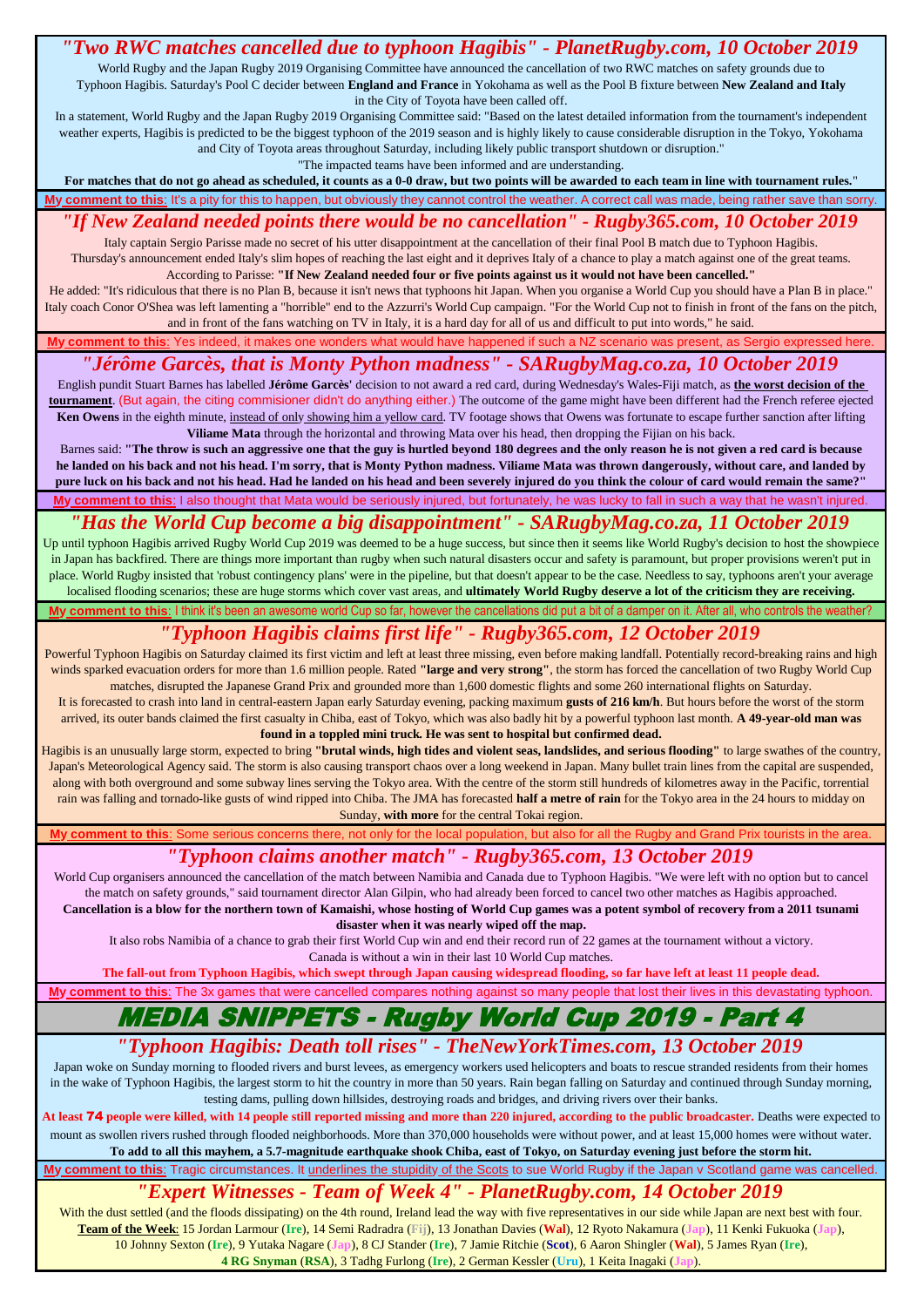#### **y comment to this**: Congratulations to RG Snyman, but I am utterly surprised that Cobus Reinach is not in the team, especially after his record b

#### *"Confirmed: Scotland charged with misconduct" - AgenceFrance-Presse.com, 15 October 2019*

World Cup organisers filed misconduct charges against Scotland on Tuesday over comments made about Typhoon Hagibis. **This follows after the Scots threatened legal action if their final pool game was cancelled.** But now Scotland could face sanction for their conduct in the days leading up to that clash. Tournament director Alan Gilpin announced the move to reporters, saying that: "Under our tournament rules, we are very careful that people behave appropriately."

World Rugby Chief Executive Brett Gosper said: "We were ready for typhoons. There is nothing exceptional about typhoons in this country. But this was an **exceptional typhoon that we haven't had the likes of since the fifties. We made a call based on the volume of what was in front of us.**"

**Phis**: Yes, personally I feel that the Scots were out of place and somewhat disrespectful. In the end they probably deserved the hiding they got. et, then give him a sweet." Unfortunately for the Scots, this was one of those "sour candy sweeties"

## *"Underfire Angus Gardner switched out of ref duty" - RugbyPass.com, 16 October 2019*

Referee **Angus Gardner** was switched out of the England vs Argentina game. Instead the game was given to **Nigel Owens.** Gardner was posted to AR duty for Japan versus Samoa. Both **Angus Gardner** and **Ben O'Keefe** has come in for criticism during the Pool stages.

**Gardner is understood to have come in for internal admonition following his officiating of the France vs Argentina pool game.**

Ise. Although this is 2 weeks old history it only came to my attention now. This gives cred 1 star ref. Remember, this is the clown that said there was nothing wrong with Owen Farrell's dangerous shoulder charge on André Esterhuizen during a Test at Twickenham, in 2018.

## *"Planet Rugby awards: Rugby World Cup pool stages" - PlanetRugby.com, 18 October 2019*

With the Rugby World Cup pool stage having drawn to a dramatic close, we have sat down to select our unique awards for players, teams and more. **Best game** - Wales v Australia, **Best player** - **Cheslin Kolbe**, **Biggest shock** - Uruguay's win over Fiji, **Best tackle** - Semi Radradra on Liam Williams, **Funniest moment** - Schalk Brits shirt swap, **Best pass** - Brad Weber to TJ Perenara, **Best referee** - Nigel Owens, **Biggest character** - Vasily Artemyev (Russia's captain), **Best social media post** - Alun Wyn Jones doing the Lion King things.

Who will be the player of the 2019 tournament? It seems like the electric winger, Cheslin Kolbe, and Fiji's Semi Radradra are the two top

## *"Japan: From whipping boys to giant slayers" - Rugby365.com, 18 October 2019*

That Japan are preparing for the biggest match in their history, a World Cup quarter-final showdown against South Africa on Sunday, is a testament of their rapid improvement over the past five years. Despite appearing at every tournament since 1987, until four years ago Japan had just a single World Cup victory under their belts, a 52-8 win over Zimbabwe in 1991. Routinely whipping boys, **Japan were best-known for conceding the largest number of points in a single World Cup match when they were annihilated 145-17 by New Zealand in 1995.** 

However, **in 2015 Japan produced the greatest upset in World Cup history, beating twice-winners South Africa 34-32 in their opening pool match.** The victory put Japan on the rugby map and brought a wave of public support for a sport usually relegated below baseball, soccer and sumo wrestling back home. Many Japan players believe their current success stems from the confidence gained in 2015. The players routinely point to two major factors for their success - preparation and the influence of head coach Jamie Joseph who played for Japan in the 1999 World Cup. **Joseph has had the luxury of nine months with his players, having run a training camp since January** after Japan's Top League sides shortened their domestic season.

"It was very clear our players just weren't ready to play test match rugby against tier-one teams," Joseph said, in the build-up to the World Cup when reflecting on his time in charge. He went on saying: "In terms of our fitness and our ability to play at that level of rugby week in and week out, we just weren't fit or strong enough." That has certainly changed and captain Michael Leitch has also spoken about the impact of the players' exposure to the world's elite, both at international level and for the Sunwolves in Super Rugby. "The last four games, we are getting better each time, and the confidence is growing," said Leitch after the win over Scotland.

Iy comment to this: Unfortunately, that nine months spend preparing the World Cup team was probably done at the cost of the Sunwolves, being dropped out of SuperRugby

# MEDIA SNIPPETS - Rugby World Cup 2019 - Part 5

## *"Ref's thoughtless pose triggers anger" - AgenceFrance-Presse.com, 21 October 2019*

South African referee Jaco Peyper has sparked anger, after posing for a photo with Wales fans in which he appeared to mimic the elbow that led to Sebastien Vahaamahina's quarterfinal red card. Peyper dismissed the hulking lock in Oita on Sunday, after he smashed his elbow into the face of Welsh flanker Aaron Wainwright early in the second half, with France leading by nine points.

**But France fans reacted with astonishment after Peyper was seen smiling for the camera alongside beer-drinking Wales fans with his right elbow raised to the chin of one of them, seeming to poke fun at the sickening incident on Sunday night.** There were howls of protests from fans slamming Peyper's judgement, with several calling it "**shameful**", "**disturbing**" or "**stupid**". **World Rugby is investigating the circumstances around the photo of referee Jaco Peyper.**

**My comment to this**: Seems like sometimes people just cannot think straight to recognise when they are **scating on thin ice** while entering controversial territory.

## *["Expert Wit](https://www.planetrugby.com/team-of-the-week-rugby-world-cup-quarter-finals/)nesses - Team of Quarter-Finals Week" - PlanetRugby.com, 21 October 2019*

England lead with five representatives, while there are three apiece from New Zealand and South Africa, two from France and two from Wales. **Team of the Week**: 15 Beauden Barrett (**NZ**), 14 Anthony Watson (**Eng**), 13 Virimi Vakatawa (**Fra**), 12 Gael Fickou (**Fra**), **11 Makazole Mapimpi** (**RSA**), 10 Owen Farrell (**Eng**), 9 Aaron Smith (**NZ**), 8 Kieran Read (**NZ**), 7 Justin Tipuric (**Wal**), 6 Tom Curry (**Eng**), 5 Alun Wyn Jones (**Wal**), **4 Lood de Jager** (**RSA**), 3 Kyle Sinckler (**Eng**), **2 Malcolm Marx** (**RSA**), 1 Mako Vunipola (**Eng**).

#### *"Referees announced and South Africans won't be happy" - RugbyPass.com, 22 October 2019* t<mark>o Makazole Mapimpi, Lood de Jager and Malcolm Marx. I'</mark>i

"These are the best of the best?" All indications are that Garcès is the 2nd worst ref of the competition? Reviews from pundits, commentators and the world media are clear on this. France got 4 "poor" refs in the World Cup squad. Is it perhaps because World Rugby's Refs are m World Rugby has announced the match officials for the Rugby World Cup 2019 semi-finals at International Stadium Yokohama, Kanagawa, this weekend. **Nigel Owens** (Wales) will take charge of **England vs New Zealand** and **Jérôme Garcès** (France), will referee **Wales vs South Africa.** The selection is based on merit after a review of performances by World Rugby's match officials selection committee. World Rugby Chairman, Sir Bill Beaumont said: **"These are the**  best of the best." The only problem with this is that they are effectively saying Jerome Garcès is a better referee than Wayne Barnes! Now that's just pure crazy talk! Mzwandile Stick "diplomatically" said: "He is one of the best refs in the world. We respect him as a ref, and we will try to make sure we are on his good side, and let him do his job."

## *"Peyper pays the piper for 'inappropriate' photo" - RugbyPass.com, 22 October 2019*

South African referee **Jaco Peyper has apologised but paid a price** after a photograph emerged of him posing with Wales fans mimicking a key red-card incident from Sunday's World Cup quarter-final against France. "Peyper recognises that a picture of him with Wales fans, which appeared on social media after Sunday's Wales versus France quarter-final, was inappropriate and he has apologised," said the governing body in a statement on Tuesday.

But the apology was not enough as World Rugby confirmed that the South African official was not considered for this weekend's semifinals in Yokohama. **My comment to this**: Although World Rugby has overreacted with this kneejerk, it was clear right from the start that Jaco was going to be treated harshly. After all, it is a Is mocked and Allain Roland wouldn't take that. It really is a storm in a teacup, but World Rugby has got to maintain their socalled "political correct" immage

## *"Boks get Jérôme Garcès again" - SARugbyMag.co.za, 22 October 2019*

Garcès was in charge of the Springboks' World Cup opener against New Zealand, and came under fire after the match, with many believing the Frenchman had missed a number of infringements at the breakdown and scrum in particular. Example: **Kieran Read's** clothes line on Pieter-Stef du Toit, **Joe Moody's** 2x elbow strikes